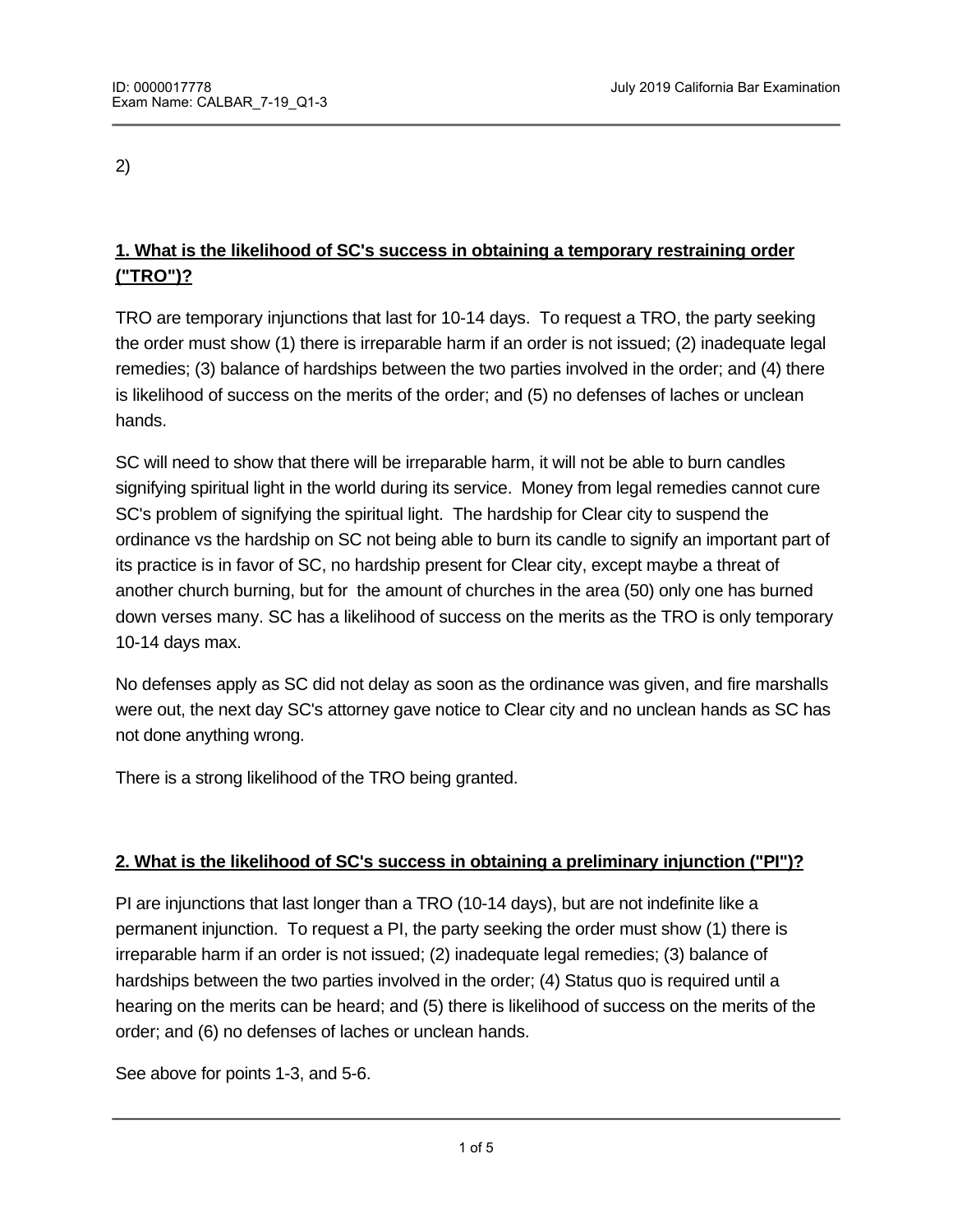A full trial on the merits would be required to truly see if Clear City violated SC's freedom of religion, requiring a injunction until a case can be heard should not be any additional hardships or detriment to Clear city.

### **3. What is the likelihood of SC's success in obtaining declaratory relief in its favor?**

### **Standing**

To raise a constitutional suit, an organization must have standing. It must show that there was an injury, caused by a state actor, that would be redressed with a favorable outcome. Organizational standing requires that all of its members need not be in the suit as they all share the same interest with the relief sought.

SC is a a church in Clear City, who burns candles during Sunday service to signify spiritual light in the world, and Clear city's ordinance does not allow the burning of candles in any church. Clear city is the government body that issues rules and regulations for the citizens of Clear City and is the government body. If the ordinance was overturned, then SC could burn candles again as part of its Sunday service its problem would be redressed. All members of SC are seeking the same interest be able to burn candles during their Sunday Service.

SC has standing.

#### **State Action**

For there be a constitutional claim, there must be state action.

Clear city is not a private entity. Clear city is the government body that issues rules and regulations for the citizens of Clear City and is the government body.

There is a state action.

### **Free Exercise Clause**

Bars any law that limits the free exercise of religion, unless there is a compelling state interest.

Clear city enacted an ordinance that prohibits the burning of candles in any church. Clear city has a compelling state interest as it is home to 50 churches and one of the churches was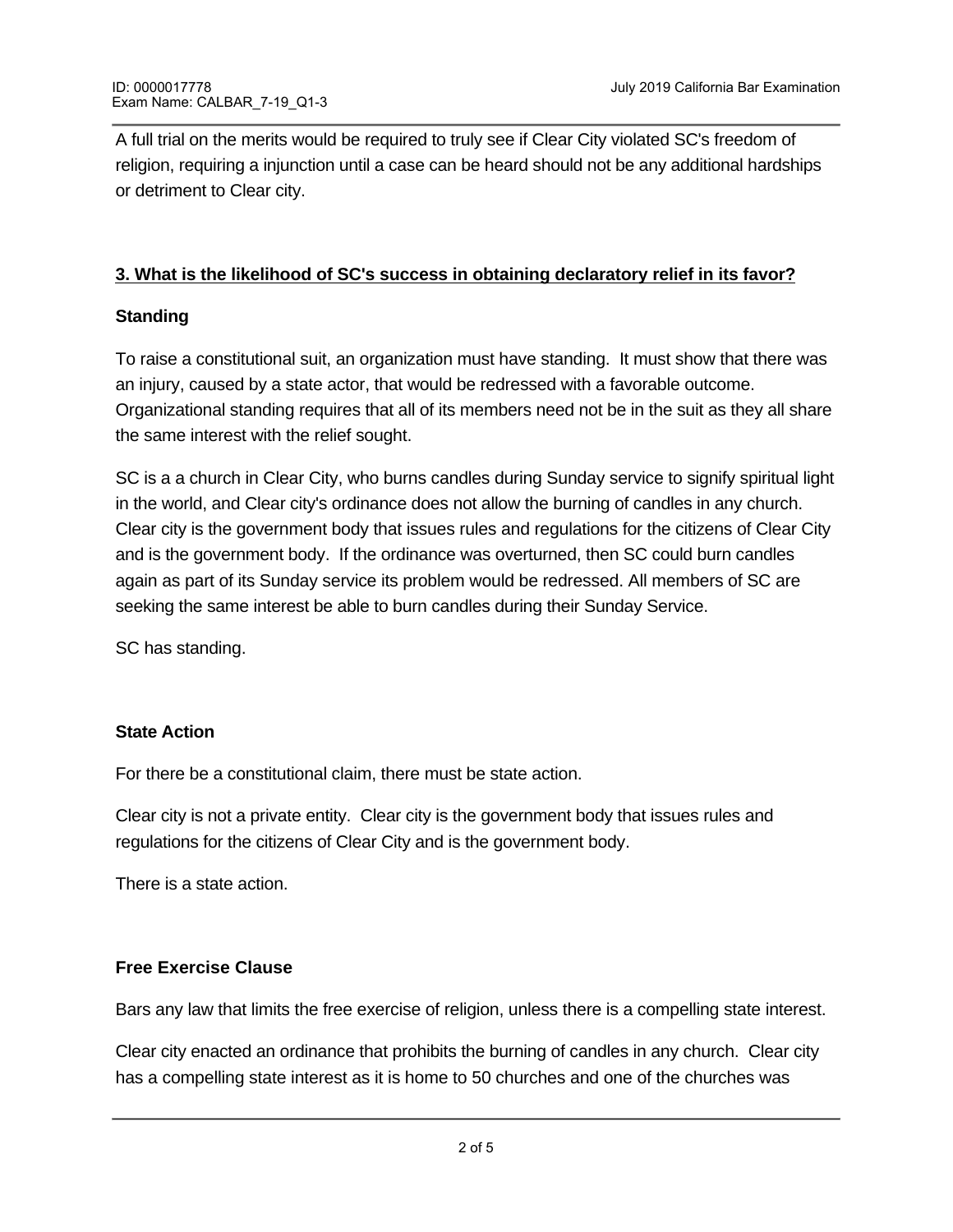burned down earlier in the year, likely due to a burning candle, to minimize the risk of another church burning down and keep its citizens safe, Clear city has enacted this ordinance to protect the churches from another fire. Further, Clear city applied the ordinance to burning candles in all churches not just some (law of general applicability) therefore cementing its compelling interest to reduce fires in churches due to burning candles.

SC will argue the ordinance though has a compelling state interest, the ordinance substantially impairs SC freedom or religion. The ordinance came about due to a church burning down earlier in the year due to the suspected cause of burning a candle. However, it was only suspected by the fire marshal that the cause was burning a candle and further if that candle was burned during service or whether it was burned outside of service hours or days by someone other than congregation members burning a candle for service.

Also, churches are not the only ones to burn candles, many homeowners burn candles in their home, as well as real estate brokers who burn candles during open houses, and even offices burning candles during office hours. Why would the ordinance not apply to anyone who burned a candle, if truly the compelling intent was avoid burning buildings as in the examples above, the house or office would also be subject to burning if a candle was left on.

Although the law of general applicability is applied to all churches who burn candles, it substantially burdens SC's freedom of religion and under the Restoration of Religious Freedom Act, when there is substantial impairment on a religion from the law of general applicability, the government must prove through strict scrutiny that the regulation is narrowly tailored to achieve a compelling state interest.

SC can show that Clear city has not met that scrutiny as the regulation is not narrowly tailored to all burning candles, but only to those burned by churches. Further the burning of candles investigated by the Fire marshal is on Sundays during worship hours verses random checks on churches during any day of the week to ensure no burning candles are present.

Clear city likely has violated SC's violation of their free exercise of religion.

# **Establishment Clause**

The government shall not give preference to any religious group by enforcing any law that gives preferential treatment to some and not others. If the law if facially discriminatory, strict scrutiny shall be applied. If the law if not facially discriminatory, then the Lemon test will apply.

Clear City's ordinance prohibits the burning of candles in any church, facially it is not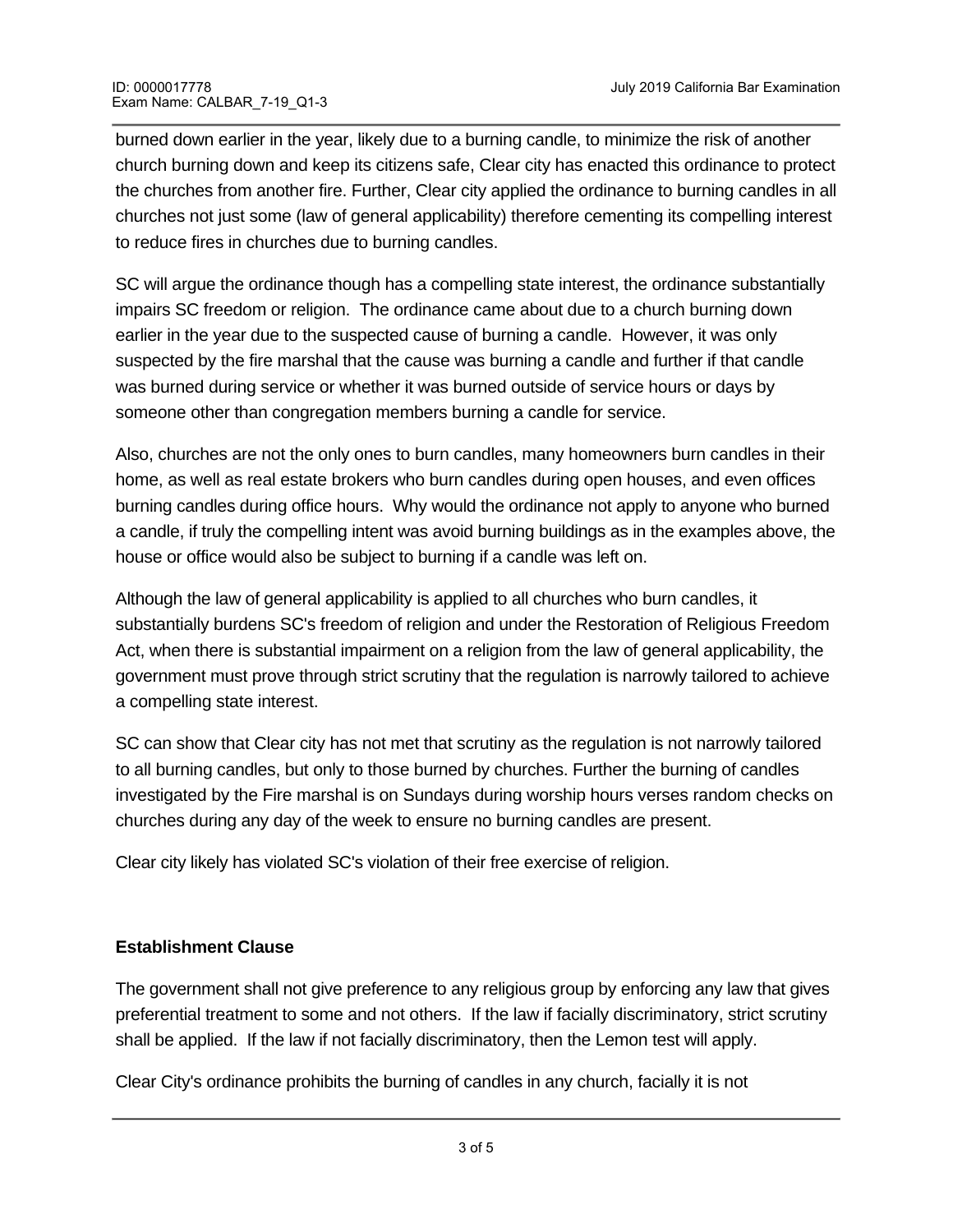discriminatory as the ordinance does not specify which church may or may not burn, but rather all churches. Therefore, the Lemon test shall apply, which provides that the law/ordinance must be (1) secular; (2) neither advances or prohibits any group; (3) no excessive government entanglement.

### **Secular**

The ordinance is likely secular in that is regulating candle burning due to a fire not and applied evenly to all churches that do burn candles.

### Advance or prohibit

The ordinance does not appear to advance or prohibit any group, however its application has advanced some groups over others. When the fire Marshall visited 6 churches last Sunday, he only issued 2 of the churches with a warning. This was different than the what the Mayor had conveyed that the ordinance would be vigorously enforced and violators would be closed down. The fire marshall made it clear that there would be no more warnings, meaning anyone caught burning candles after resuming the searches in 8 weeks. Therefore, two churches were advanced over the others.

#### No excessive government entanglement

<u>Question #2 Final Word Count = 1381</u>

 Having the fire Marshall visit every Sunday during service is fairly excessive and requires a lot of resources from the government. Even the fire marshall stated he could not resume for another 8 weeks due ot lack of personnel. The application of the ordinance requires a lot of government employees and therefore, puts an excessive entanglement from the government.

The government likely violated the establishment clause.

Therefore, SC has a great likelihood of obtaining declaratory relief in its favor.